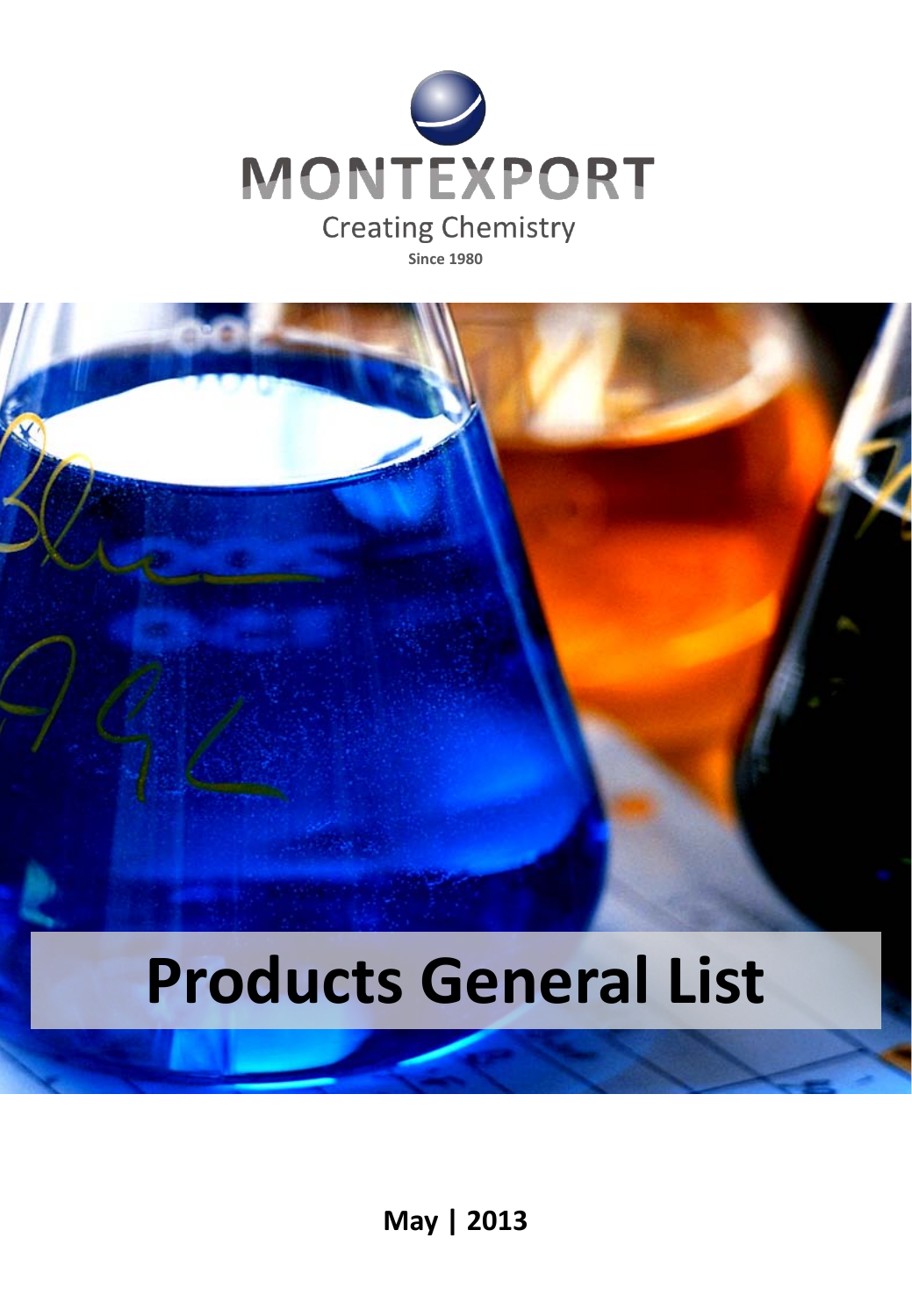# **MONTEXPORT | PRODUCTS GENERAL LIST**

May 2013

# **A**

- Acesulfame K
- Acrylamide
- Aluminium Fluoride
- Aluminium Sulfate
- Amino Trimethylene Phosphonic Acid
- Ammonium Bicarbonate
- Ammonium Bifluoride
- Ammonium Bromide
- Ammonium Chloride
- Ammonium Persulfate
- Ammonium Phosphate
- Ammonium Polyphosphate
- Antioxidant BHT
- Ascorbic Acid
- Aspartame
- 2-Amino Benzo Trifluoride
- 2-Amino Benzoic Acid

# **B**

- Barium Carbonate
- Barium Chloride Dihydrate
- Barium Hydroxide
- Barium Nitrate
- Benzoic Acid
- 1,4-Butanediol

# **C**

- Caffeine Anhydrous
- Calcium Bromide Solid
- Calcium Citrate USP/FCC
- Calcium Gluconate
- Calcium Lactate
- Calcium Propionate
- Caustic Soda
- Chrome Oxide Green
- Chromic Acid Flakes
- **Citric Acid Anhydrous**

### Citric Acid Monohydrate

- Cobalt Bisulfate
- Cobalt Carbonate
- Cobalt Chloride
- Cobalt Hydroxide
- Cobalt Oxide
- Cobalt Powder (Superfine)
- Copper Sulfate
- Cryolite Synthetic

### **D**

- Detergent Powder
- Dextrose
- Dicyandiamide
- Disodium Phosphate Food Grade
- Disodium Phosphate Tech Grade

# **F - G - I**

- **Fibre Glass**
- Formic Acid
- Fumaric Acid
- Furfuryl Alcohol
- Gamma-Aminobutyric Acid
- Gamma-Butyrolactone
- Glutaraldehyde
- Tech/Medical 50%min • Gum Rosin
- Isocyanuric Acid
- **Iron Oxide**

### **L**

- Lactic Acid Food Grade
- **Lead Nitrate**



- Lead Oxide Red
- Lead Oxide Yellow
- Lead Sulfate Tri-basic
- Lithium Bromide
- Lithium Carbonate Tech Grade
- Lithium Hydroxide Monohydrate
- Lithopone (B301/B311)
- L-Lisine

## **M - N**

- Magnesium Chloride
- Magnesium Sulfate
- Maleic Anhy Dride
- 2/3 • Manganese Carbonate
- Manganese Chloride
- Manganese Dioxide
- Manganese Sulfate
- Melamine
- **Melamine**
- 3 Methoxypropylamine
- N-Methyl-2-Pyrrolidone
- **Morpholine**
- Nickel Chloride
- Nickel Sulfate
- Nickel Oxide

### **O**

- O-Chlorobenzonitrile
- O-Dichlorobenzene
- Oxalic Acid

### **P**

- P-Chlorobenzonitrile
- P-Dichlorobenzene
- Phosphoric Acid